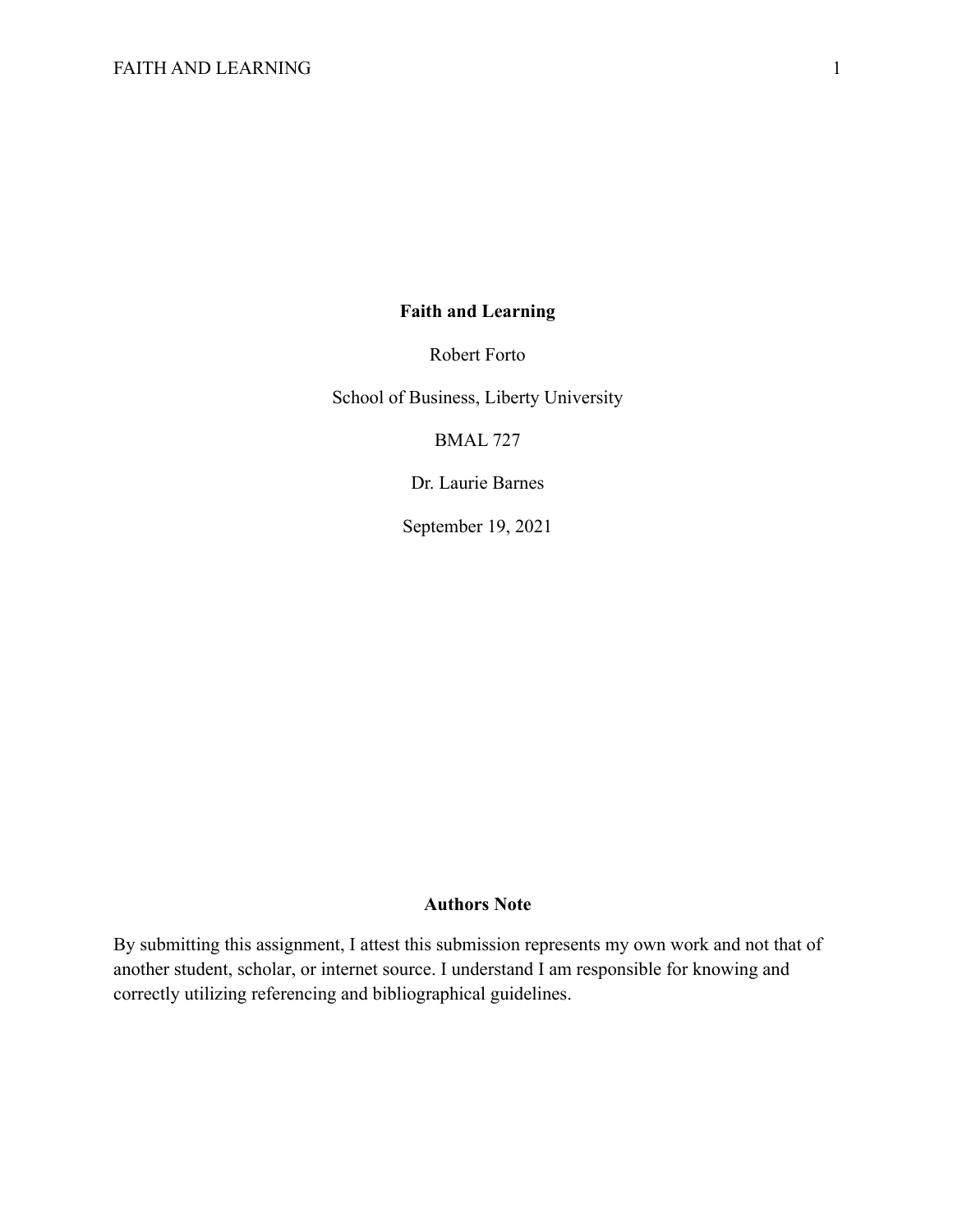### **Abstract**

Thousands of leadership studies have been done over the decades. A cursory search of the biblical and scholarly literature will show a proliferation of servant leadership studies with well over a hundred published in the last five years alone. Still, a lack of clarity and coherence around the construct has impeded its theory development. For this paper, servant leadership and spiritual leadership were explored to build effective teams in an organization. An exploration of the field of study is done as to how it relates to highly effective teams and successful workplace projects. Primary considerations are outlined in how to create best and sustain workplace teams and how faith and scripture can be integrated using the Jennings and Stahl-wert text to provide a cohesive understanding of why the servant leader is significant in advancing God's purpose for team leadership and how these are applied using real-world examples to the author's continued journey in developing a Christian worldview and sound leadership principles. *Keywords:* faith and business, servant leadership, team management, team building, biblical integration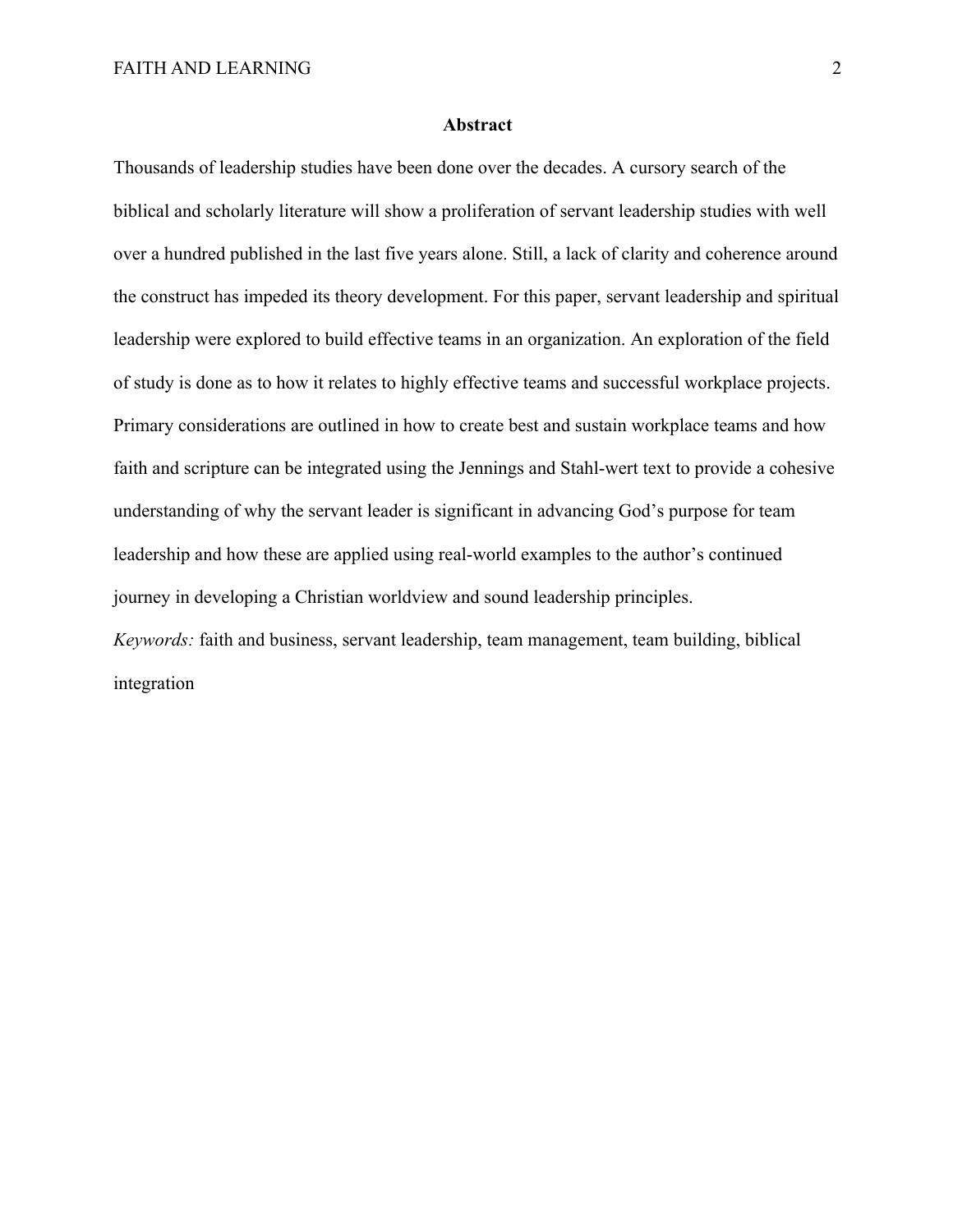### **Faith and Learning**

Thousands of leadership studies have been conducted, but the varieties of leadership constructs that have been utilized make it challenging to compare the results of the research (Bass, 2008; Yukl, 2012; as cited in Babyak, 2018) Rost (1991; as cited in Babyak, 2018) suggests that a standard definition of leadership cannot simply be reached amongst scholars because it is a highly complex concept that will continue to change with global and generational differences in society. Therefore, servant leadership and spiritual leadership were explored for this paper to build effective teams in an organization.

A cursory search of the literature will show a proliferation of servant leadership studies with well over a hundred published in the last five years alone. Still, a lack of clarity and coherence around the construct has impeded its theory development (Eva et al., 2019). In their study, the authors argue that evolutionary leadership biology has existed since the needs of hunter-gatherer tribes who relied on each other. Over time, this process has been developed into organizations based on a "filling the gap" model by building a sense of social identity in their followers (Chen, Zhu, 7 Zhou, 2015; as cited in Eva et al., 2019). This, in turn, created teams that are more like the kinship found in those earliest family-like tribes and built on the capacity to assist others. Thus, servant leadership, paired with spirituality and aspects of transformational leadership, can deliver an approach that can develop with the challenges of the modern workplace while still providing on the hunter-gatherer needs of belonging (Eva et al., 2019). Several of today's most respected companies rely on this leadership model, Starbucks, Southwest Airlines, Zappos, and Marriott, to name a few (Eva et al., 2019).

Servant leadership is a holistic approach that engages followers in multiple dimensions (e.g., relational, ethical, emotional, spiritual). They are empowered to grow into what they can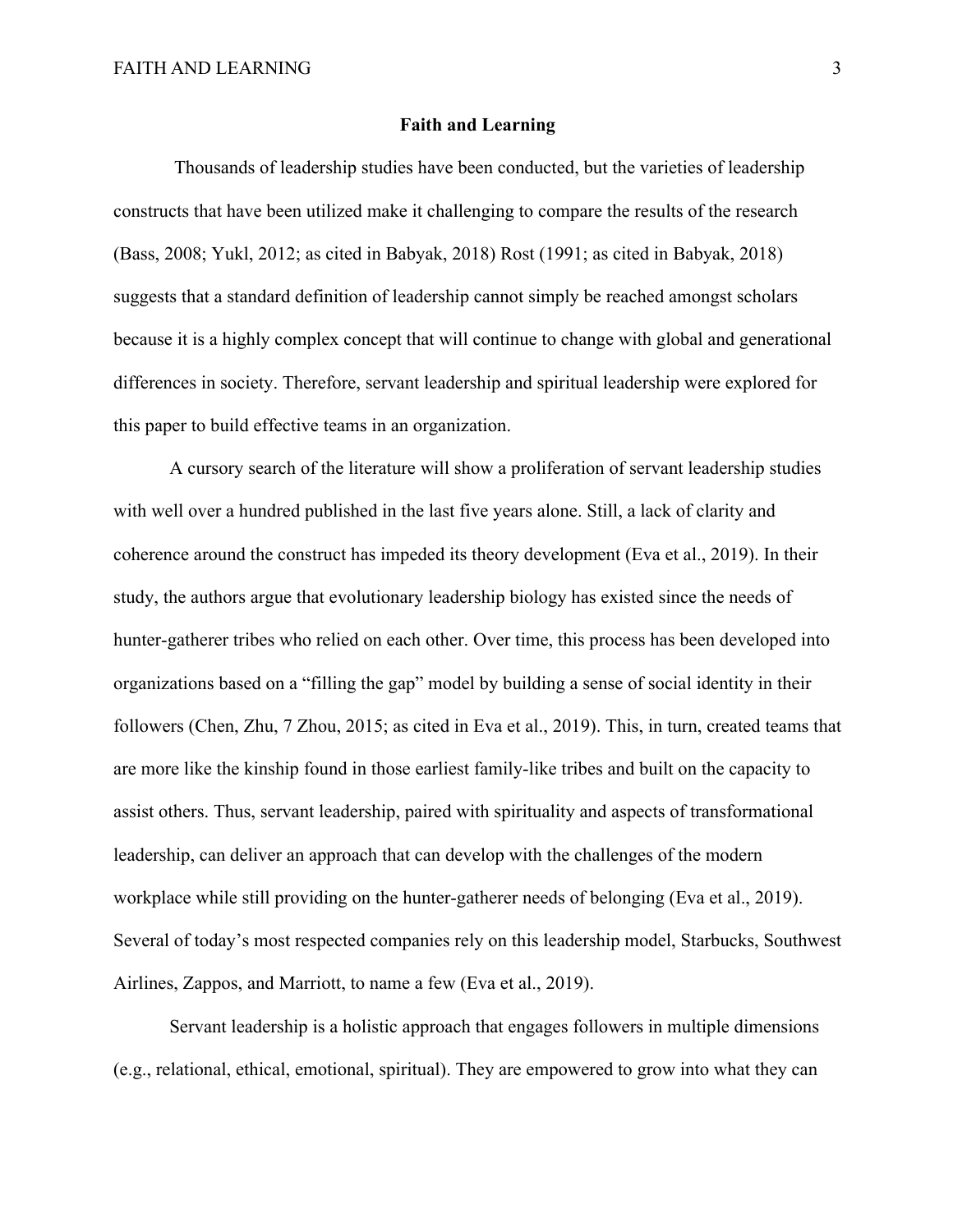become (Eva et al., 2019). This leadership theory seeks first and foremost to develop followings based on leaders' altruistic and ethical orientations (Greenleaf 1997; as cited in Babyak, 2018). Furthermore, the biblical and scholarly literature of spiritual leadership is represented but not as broadly as other leadership disciplines. Fry (2003; as cited in Babyak, 2018) postulates that Americans desperately seek an increased spiritual dimension that results in authentic leadership at work. Up to this point, the church has done very little to support this movement (Miller, 2003; as cited in Babyak, 2018). The traditional, secular viewpoint is that one's faith should remain private at work (Cooling, 2010; as cited in Babyak, 2018). But that appears to be changing. In colleges and universities, such as here at Liberty University and around the country, course work and research are being done to propel the need to learn how to live in a consistent life that ties their religious and work lives together (Bygrave & Macmillan, 2008; as cited in Babyak, 2018).

Benefiel (2005; as cited in Babyak, 2018) notes that scholars who have developed spiritual leadership have been well-trained in the leadership realm but have lacked the necessary training and scholarly insights for the spiritual and religious part of spiritual leadership to make spiritual leadership a viable theory. Fry (2003; as cited in Babyak, 2018) notes that an understanding of religion is essential for spiritual leadership because religion involves spirituality, but spirituality does not need to involve religion, making it possible for leaders to exhibit spiritual leadership without a religious foundation. This is notable because this author struggles with spiritual leadership. As a person who grew up in a non-religious family, it has taken years to come to terms with the idea of a Christian worldview in his writings and research studies in this Doctor of Strategic Leadership program. Thereby the ideas of Freeman (2011; as cited in Babyak, 2018) can be suggested to purport the idea that spiritual leaders should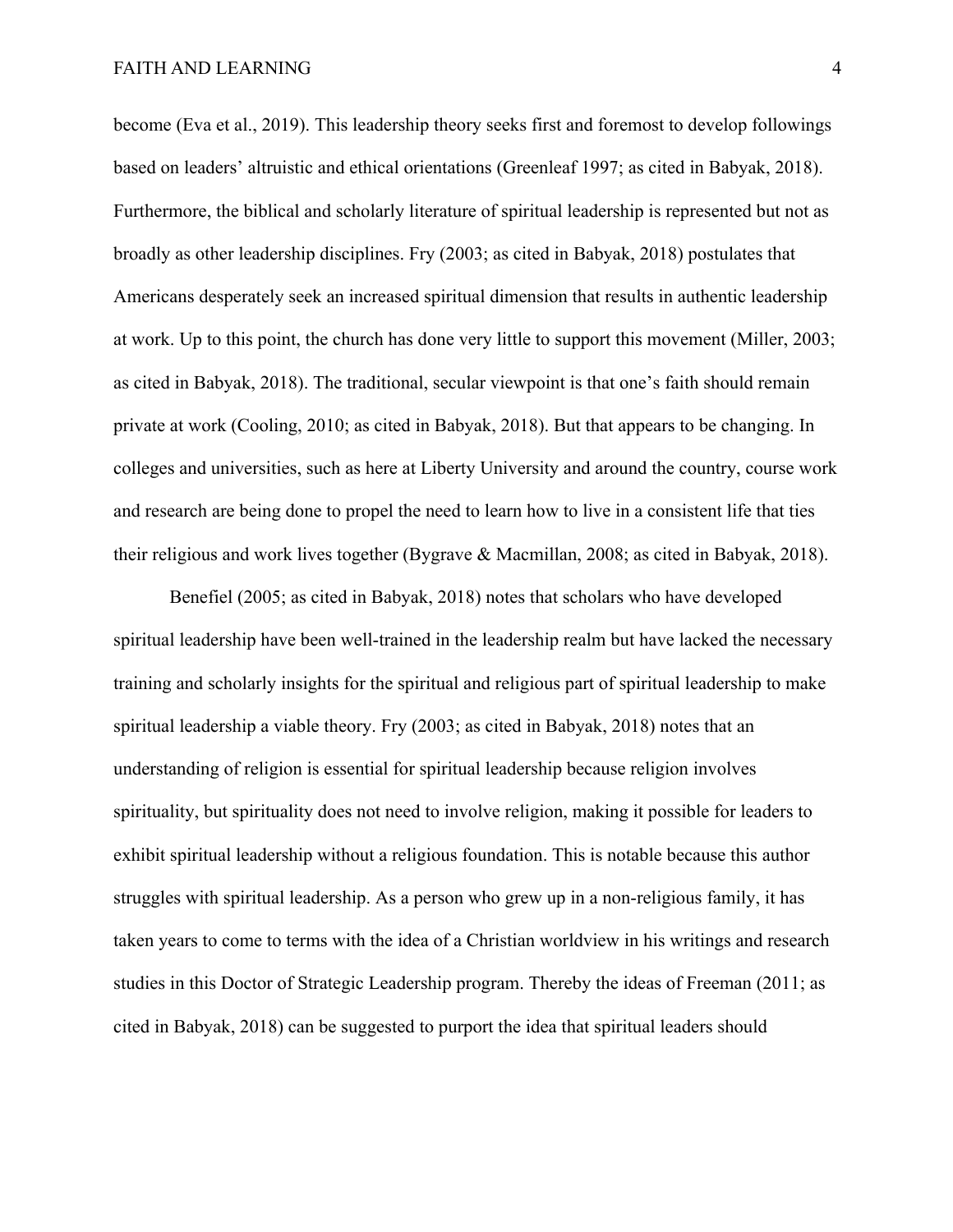encourage followers to incorporate their faith and hope in God at work as they help create a higher calling, as servant leaders, in their work as they serve God.

The relevant and timely research of Bilal et al. (2020) took the aspects of a servant leader and spiritual leadership and examined the impact of project leaders' leadership style on project team effectiveness via team goal clarity and team process clarity within the project based organizational context. This new follower-centric, servant leadership model is shown in their results. Their findings suggest that servant leadership has a positive and significant impact on a team's effectiveness and that there are myriad opportunities for future research. For example, one suggestion could examine the effect of a moderator's role regarding the climate of the relationship between servant leadership and team effectiveness (Bilal et al., 2020). Another is to determine if it is plausible to believe that the relationship between servant leadership and team effectiveness would be stronger if the organization promotes an ethical and socially responsible work climate. Both issues will be explored in this paper while incorporating the Wheelan (2021) and Jennings and Stahl-wert (2016) texts to gain a cohesive understanding of why the serving leader is significant for advancing God's purposes for team leadership and to determine primary considerations that must be made in creating and sustaining workplace teams.

### **Servant Leadership and Teams in the Workplace**

Servant leadership has notable and unique characteristics that can make this leadership style exceptional and superior (Walumbwka, Hartnell & Oke, 2010; as cited in Erdurmazli, 2019). Servant leadership has distinct features that focus on the follower's well-being, personal growth, and enhancement. This can be seen in the Wheelan (2021) and Jennings and Stahl-wert (2016) texts and suggest that this altruistic and follower-centered nature of servant leadership behaviors might make significant contributions to the motivation and commitment of team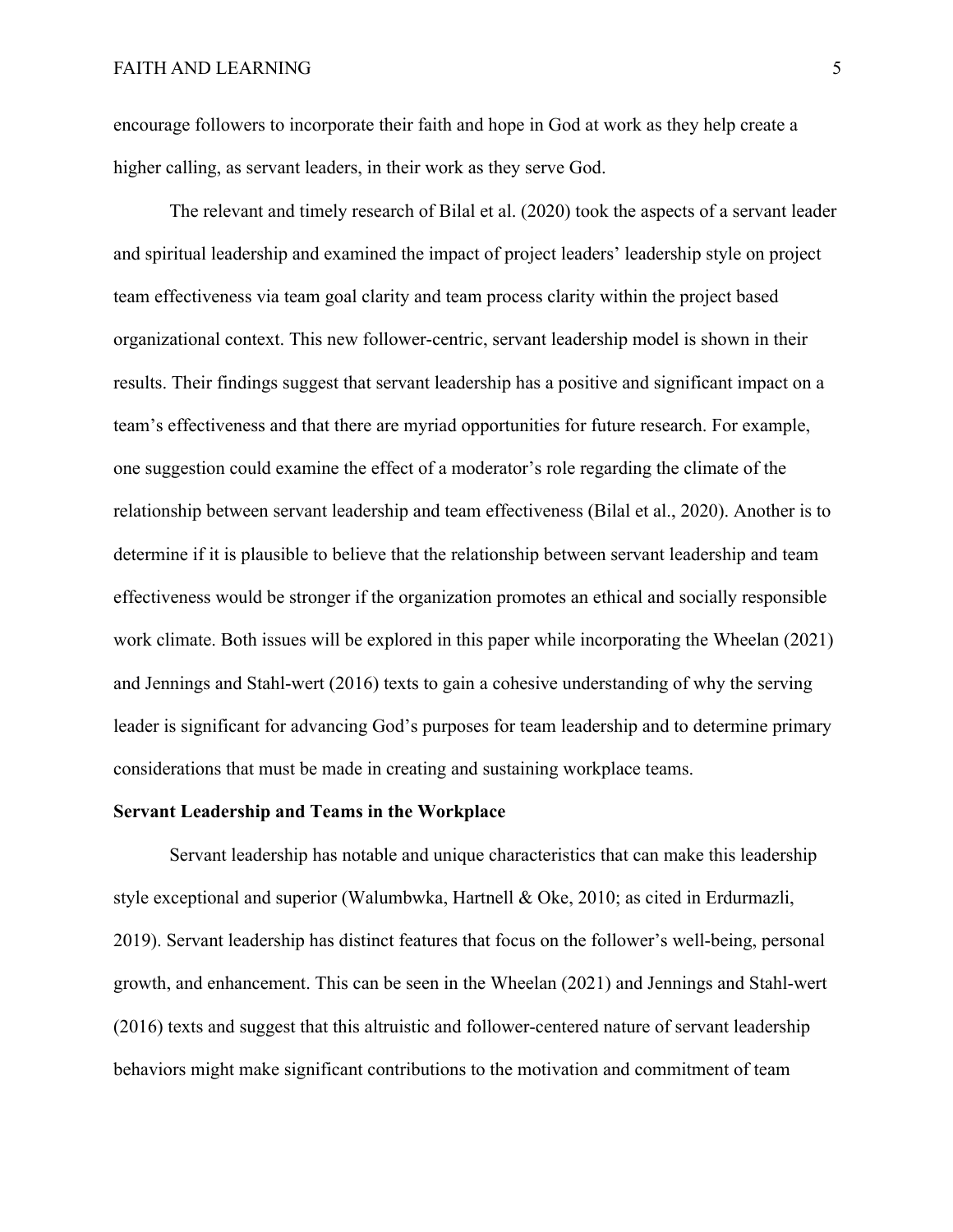members who sacrifice their substantial personal resources for the well-being of others without any expectance in return, just as their leaders do (Erdurmazli, 2019). Combined with other spiritual and transformational leadership concepts, a trifecta development allows organizations to build highly effective teams that can transform, transcend company culture, and create authentic and highly relatable leaders.

Leadership plays a significant role in the ministry of the Lord. Very few are born leaders. Some become leaders because of their birth origin or family exposure, as in the case of Solomon. In others, leadership is not inherited but learned. Merida (2015) posits that Elijah was one of the most outstanding servant leaders in the eyes of God in the Old Testament days. He extolled faith and was courageous to face false prophets. But Elijah was also fearful. He was presumptuous of being alone in the battle God had placed him in. Elijah knew well that he would need someone to carry on the tasks he received from the Lord when he passed away. Merida (2015) points out that as Elijah's early ministry draws to a close, a scene ensues where Elijah will go to town and try and shake Elisha (2 Kings 1-6). In short, he was faced with succession. This was the case with Solomon, but it did not turn out as Elijah passed the mantle to Elisha. This is called upon as the passing of outstanding leadership and the basis of transformational leadership in the business world. Erdurmazli (2019) argues that leadership behaviors which put the needs, desires, goals, and plans as the central point of the endeavor will be more likely to attract new people successfully, and in turn, develop effective teams and leaders that not only influence but nurture these teams as part of the culture of the organization.

When an organization can use biblical history to create change in their company, it can facilitate the characteristics of helping behaviors and the significance of people's motives and building teams. Servant leadership can be used as a very appropriate leadership model to attract,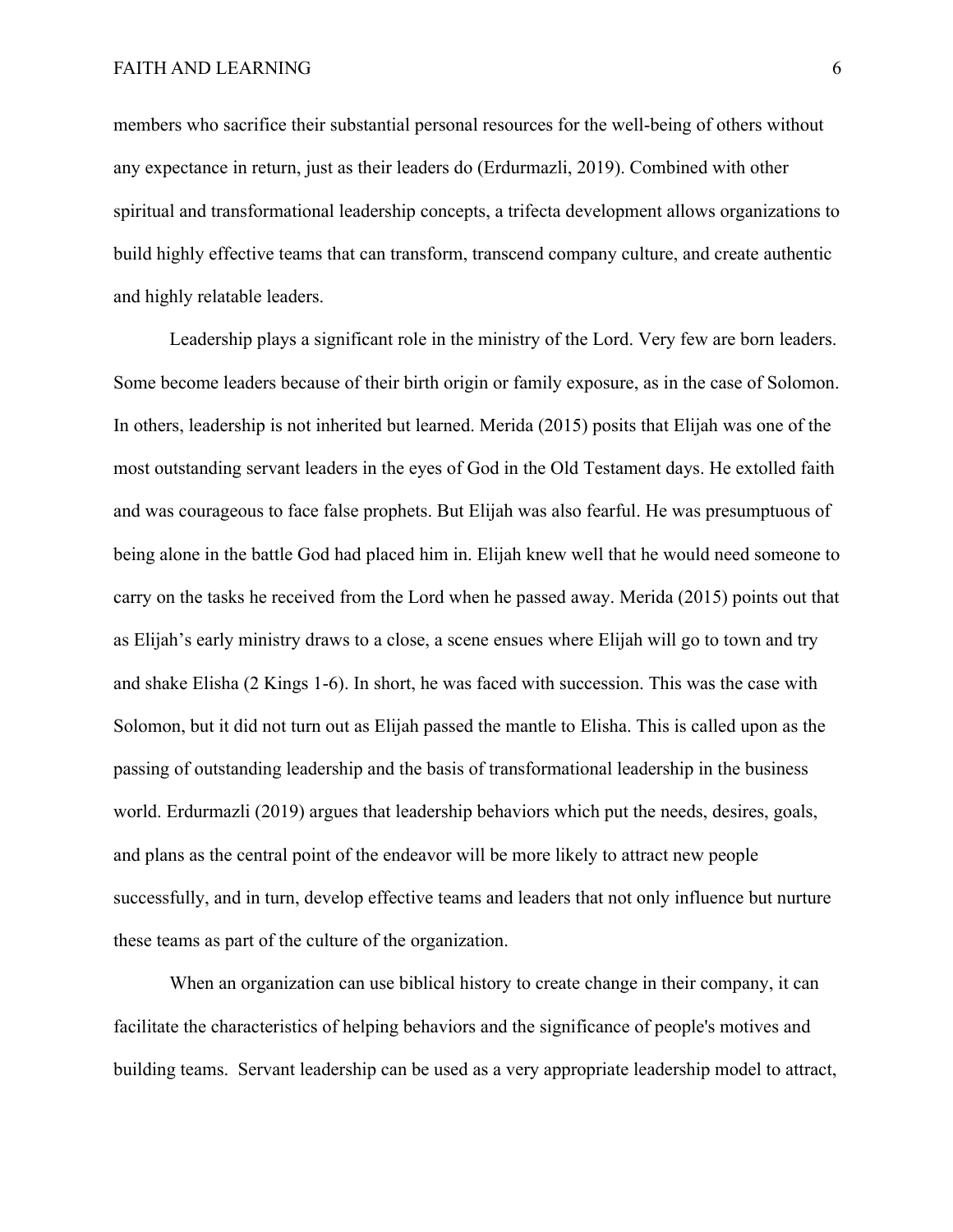retain, and recruit individuals for the organization. Greenleaf (1970; 1977; as cited in Erdurmazli, 2019) stated that "the servant is the servant first" is the foundation of his leadership philosophy. That model of serving followers first is the priority, and the rest will follow. This serve-first modality allows for the supremacy of getting things accomplished; rather than trying to persuade their followers (Van Dierendonck 2011; as cited in Erdurmazli, 2019).

Furthermore, Brown, Trevino, and Harrison (2005; as cited in Erdurmazli, 2019) explored how the triad of transformational, spiritual, and servant leadership overlap with the characteristics of serving first in the organization. Their results found that core behaviors coincide with the elements of servant leadership, precisely empowering, humility, and stewardship (Erdurmazli, 2019). Along with authenticity, interpersonal acceptance, and providing direction, servant leadership aligns with the spiritual leadership theory.

Moreover, when a servant leader is developing teams in an organization, often spiritual leadership can come into play. This theory focuses on the meaning at work and the importance of the values in an organizational setting (Pawar, 2008; as cited in Erdurmazli, 2019). When thinking about positive organizational change and the methodology used to facilitate meaningful, lasting, and effective teams Kotter (2012) argues that successful transformation is based on instilling a vision that shows support from all of those involved in the team, from the (servant) and the followers. From a biblical perspective, this servant-first philosophy can be seen in scripture. For example, Jeremiah 29:11 extols, "for I know the plans I have for you, declares the Lord, plans to prosper you and not harm you, plans to give you hope and a future" (*New International Version*, 1978, Jeremiah 29:11). This passage tells us that Christians can comfort knowing that God promises to be there for us. This is a crucial parable when an organization can use servant and spiritual leadership to develop their teams in the workplace.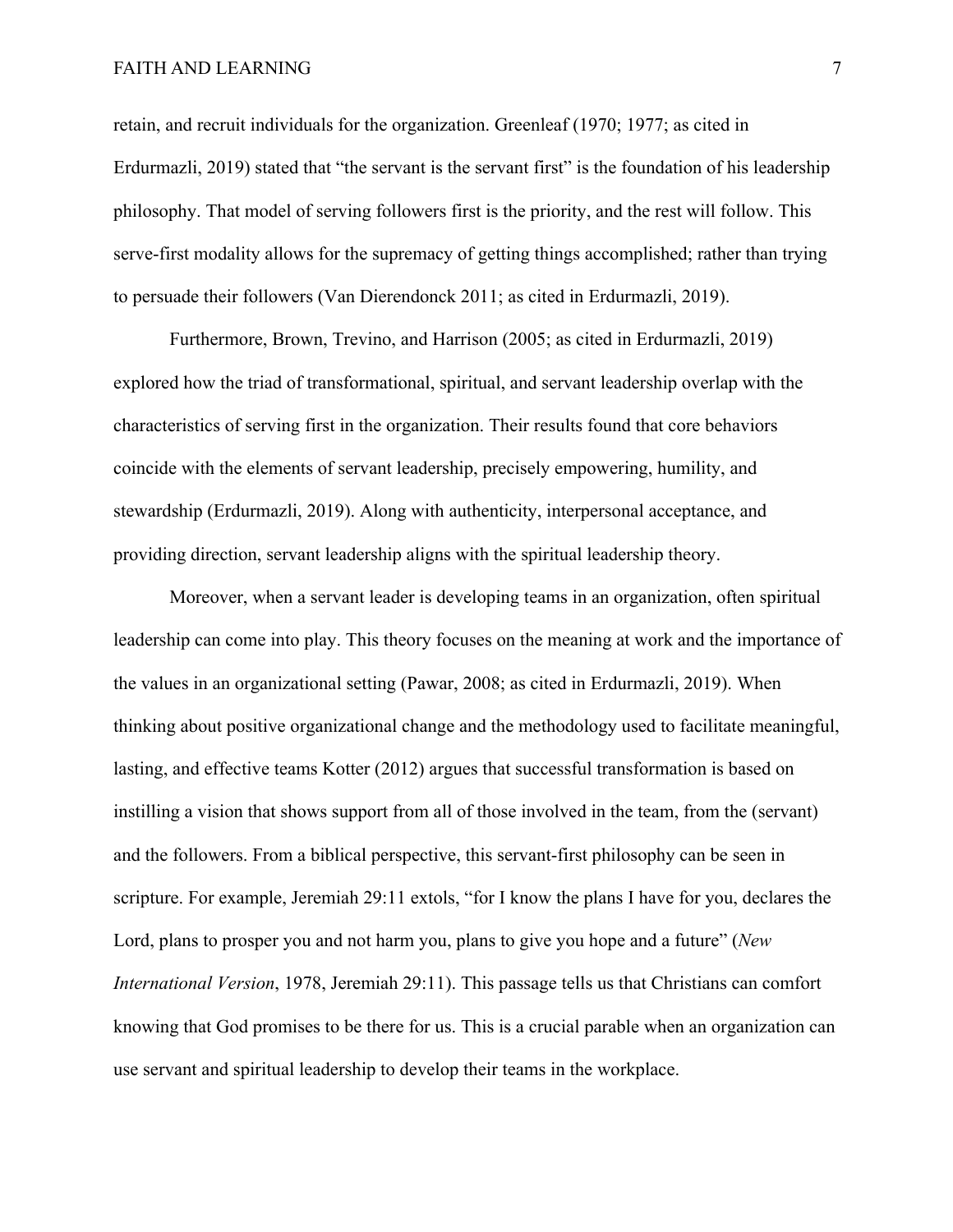Further, Jones (2019) proposes the strategies and principles that the servant leader can use in the workplace that allows managers to love what is good, not be selfish. This message can be found in scripture in Titus 1:7 (NIV) as it describes Titus, an epistle of Paul who directs him to become a leader of a church. In short, these servant leadership principles can be applied to empowering teams, especially Christians, because we aim to align ourselves with sounding doctrine and zealous of good works (*New International Version*, 1978, Titus 2:6-15).

#### **Creating and Sustaining Workplace Teams**

Wheelan (2021) suggests that team development matters, and it is no longer surprising to people that work teams functioning at the higher stages of group development finish projects faster, produce products of higher quality and generate more revenue than groups operating at the lower stages of group development (p. 33). There are ten keys to productivity for creating and sustaining highly effective teams: goals; roles; interdependence; leadership; communication and feedback; discussion, decision-making, and planning; implementation and evaluation; norms and individual difference; structure; and cooperation and conflict management (Wheelan, 2021, p. 33). The scholarly and biblical literature outlines several ways to reach these milestones.

One of the most compelling ways to create and sustain teams is using experiential learning. This author was recently certified to offer this type of facilitation to small business clients that need team building, conflict resolution, and communication. Using games and other experiences, groups can come together to meet the needs of all the critical areas that Wheelan (2021) suggests. Potnuru et al. (2019) tell the use of experiences to create a learning culture in an organization so that employees can share, acquire, and create knowledge and skills, which can modify the behavior of the teams. This type of organizational culture leads to a set of norms and values in the team to assist the company in creating an environment so that individual learning,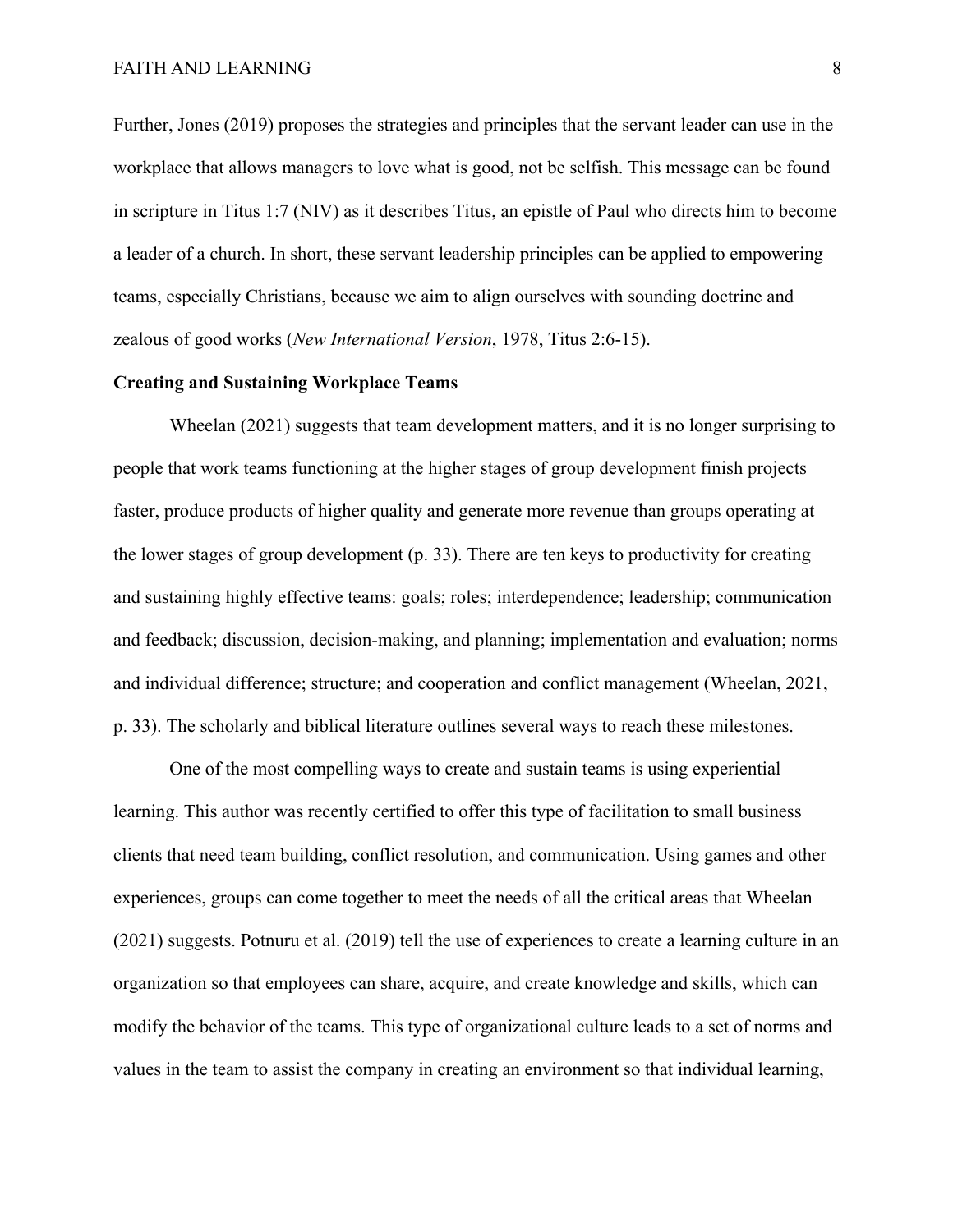teamwork, collaboration, creativity, collective meaning, and value can exist (Torres-Coronas and Arias-Olivia 2008; as cited in Potnuru et al., 2019). This methodology results in employees with enhanced competencies vital to the stakeholder group in any business process endeavoring for improved organizational effectiveness (Potnuru et al., 2019). Hence, managers who strive for effective teams should put employees first, ala servant leadership.

Building workplace social capital is a crucial element to creating and sustaining workplace teams. Social capital refers to an organization built on trust, norms, and networks that can benefit society, including effective communication and positive leadership (Rankin, 2002; as cited in Materne et al., 2017). Building this network amongst organizational teams can benefit staff and management. Organizations that foster knowledge sharing and team learning are inclusive, staff collaborative, problem-solving, empowering change, and are open to suggestion and innovation (Ortega et al., 2012; as cited in Materne et al., 2017).

Harmon et al. (2018) suggest, as social capital is essential in creating and sustaining effective teams, several vital variables need to come into play when looking toward the longevity of a cohesive organization. In their study, Harmon et al. (2018) found that communication is a critical component. It allows input from the stakeholders, increases staff awareness, and helps facilitate manager/staff discussions about respect in the workplace. Communication should be woven through the day-to-day plan of an organization. Often teams fail when there is a communication breakdown. When crucial conversations are not allowed to commence, collaborative learning experiences play a pivotal role in achieving short- and long-term term and professional goals. Along with commutation, highly effective teams build a culture of trust through a commitment to build a community amongst the stakeholders. There are myriad ways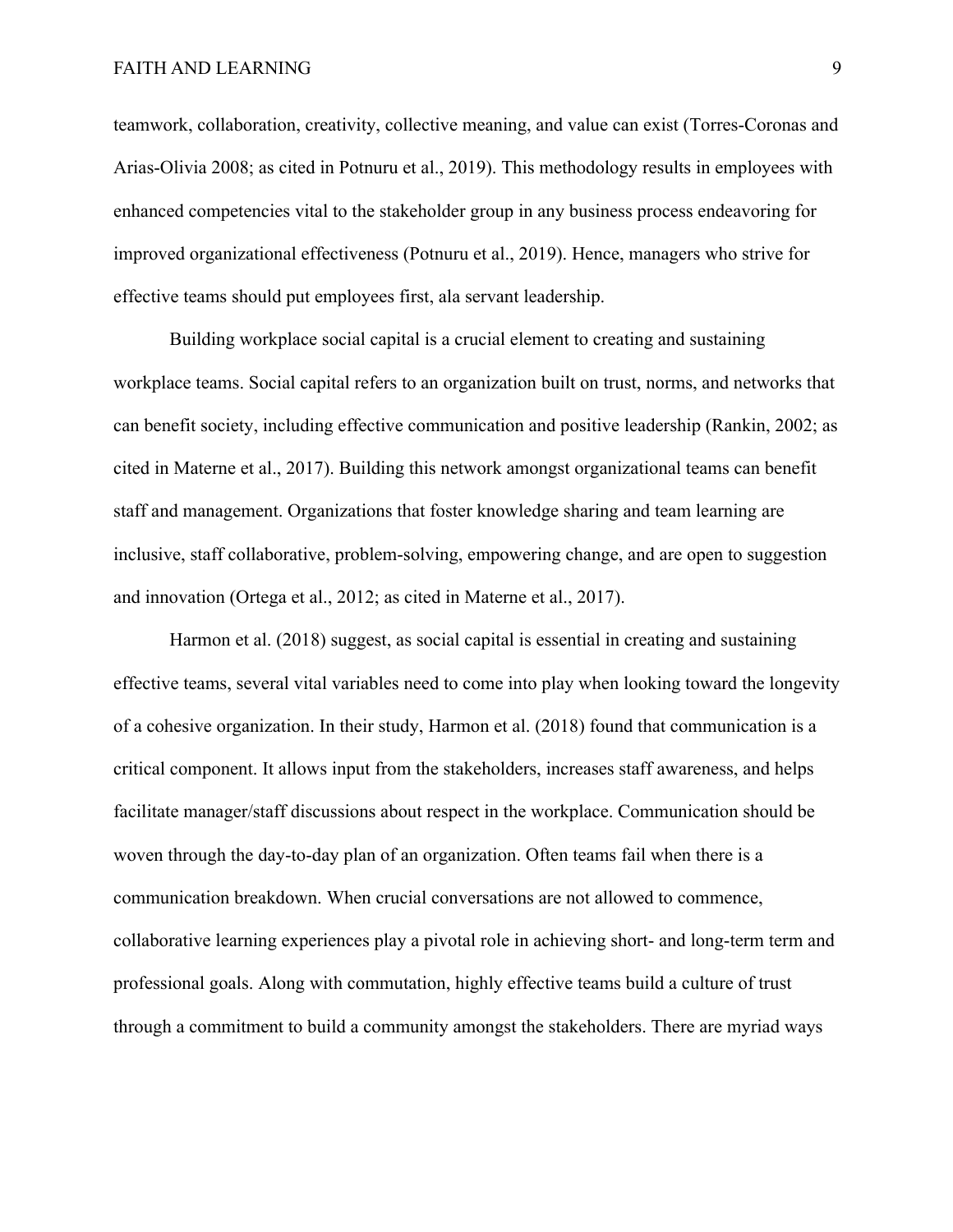to construct this workplace community and can include social and service opportunities, weekly wellness walks, family weekend events, and celebration of milestones, to name a few.

One of the critical variables in creating effective teams is decision-making. When an organization has valued and committed partners that implement shared governance, it nurtures that community built on trust. This decision-making process can build on the idea that a process can improve over ongoing challenges and address needs as they arise (Harmon et al., 2018). In addition, this open line of communication can allow decisions to be made, provide feedback, offer recommendations for solutions, and follow up in individual and group meetings.

Recruitment provides an effective match between the mission of the organization and the objectives of the project for which a team is needed (Harmon et al., 2018). Meeting the organizational needs and matching the skills and competencies of the staff and management allows for opportunities to develop to promote within a team, mentoring, meaningful recognition, and value what each team member brings to the team's work. Along with recruitment, there should be opportunities for staff and managers to embrace the imperative of a healthy working environment, to authentically "live it' and engage others in the team's achievements (Harmon et al., 2018). Lastly, self-care should be an essential pillar in recognizing the needs of a group. Brown (2014; as cited in Harmon et al., 2018) said, "Self-care is not selfish. You cannot serve from an empty vessel." Self-care is the foundation for caring, and this nurturing environment allows a team to persevere, maintain the integrity and allow for growth. The goal throughout this process is to empower team members to become valued and committed partners committed to making policy and leading and evaluating organizational initiatives (Morton, 2015; as cited in Harmon et al., 2018).

## **Integrating Faith and Servant Leadership into the Workplace**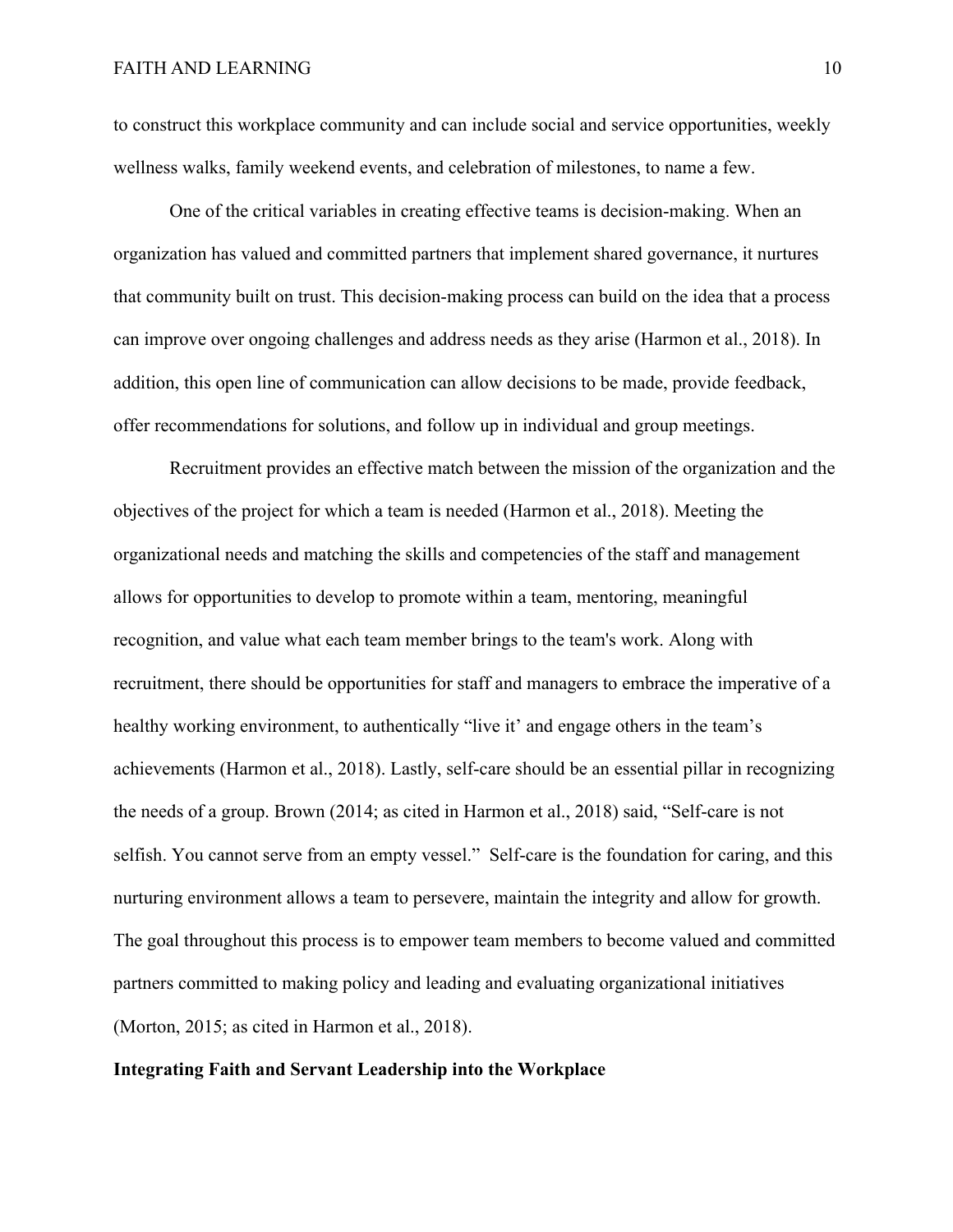Returning to the story of Elijah and Elisha, 1 Kings 19:19-21 reveals some critical elements based on servant leadership and team building that can be applied to the workplace. Studying the text closely will reveal that Elijah chose Elisha and signaled that he passed the mantle. By verse 20, Elisha had left his work and followed Elijah and later served him. This is an essential parable to all of those who will be chosen to serve. As a servant of the Lord, to have Elisha's attitude, spirit, and action in today's organization is a great asset. This is easily seen in the Jennings and Stahl-wert (2016) text, where the son is called to take over for the father in his work and steps up at a moment's notice. By the time Mike got to work, the efforts of a servant leader were evident, and he was reminded just how vital his work is. The Jennings and Stahlwert (2016) text, in a nutshell, is Mike's assignment. It is to learn what serving leaders do and how their approach works, using the upside-down pyramid structure, and be there for his father when he dies. This can be seen throughout the Bible and can be used as a model in incorporating faith into the workplace (Jennings & Stahl-wert, 2016).

A goal of this author is to offer leadership and coaching experiences to his clients that he works with in the outdoors. Up to this point in his career, he has neglected the prospect of including a spiritual component in his work. Much like Mike in the Stahl-wert (2016) text, he learned many leadership lessons from his father. But it was in the opposite direction of the servant leadership model and was brought in as an authoritarian leadership household that his father used as a military officer. It took a lifetime of business management and entering college for a second time at 44-years-old before this author learned the importance of serving others first instead of a personal quest to become the best leader he thought he could be, which was an example his hard-nosed father taught him when he was growing up. It is funny how things work out. He needed to upend the pyramid, much like Mike did, almost exactly as it is outlined in the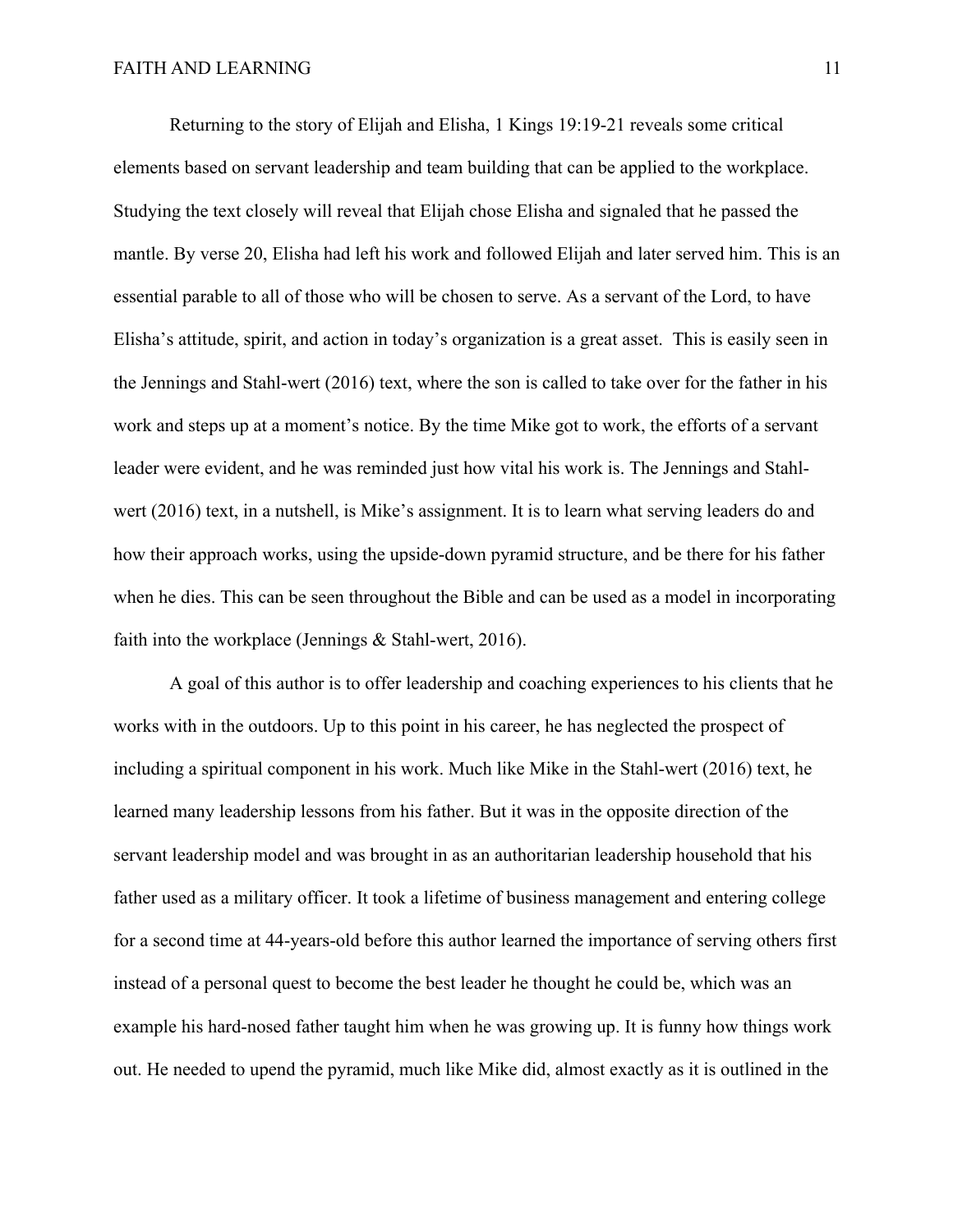text when they visit the Navy officer and "blaze the trail" (Stahl-wert, 2016, p. 88). In his attempt to understand a Christian worldview, personal growth has led to opportunities to see many of the ten principles that Wheelan (2021) outlines as he matured as a leader, albeit much later in life. Little did he know that he would be called to develop his teams in a way that provided a model to follow on future outdoor expeditions and he would use in his day-to-day business activities.

For one to become a better leader, one needs to become a better coach or vice versa. If you look at sports as a parable, you will see some of the greatest coaches were also great leaders. In football, Vince Lombadi, Chuck Knolls, Bill Belicheck. In hockey, there is Herb Brooks, and in baseball, Connie Mack and Bobby Cox. Spiritual leadership coaches require a particular skill set, and much of those skills and traits revolve around servant leadership. As a model, spiritual leadership incorporates faith into their teams, but as Fry (2003; as cited in Babyak, 2018) notes that an understanding of religion is essential for spiritual leadership because religion involves spirituality, but spirituality does not need to involve religion, thereby making it possible for leaders to exhibit spiritual leadership without a religious foundation (Babyak, 2018). But is that truly the case? That is something that this author is grappling with as he continues to learn in this doctorate program. Incorporating prayer, scripture, and coaching, servant leaders can often offer clarity and focus, convey truth, all while seeking God's plan.

It is easy to see how this model could be used on an expedition in the Alaska backcountry where teams are forced into experiences where their limits are pushed to the extreme, and it may be necessary to include opportunities to reflect and debrief in a manner that is much different than a corporate boardroom. Spiritual coaching can provide those opportunities. The Seven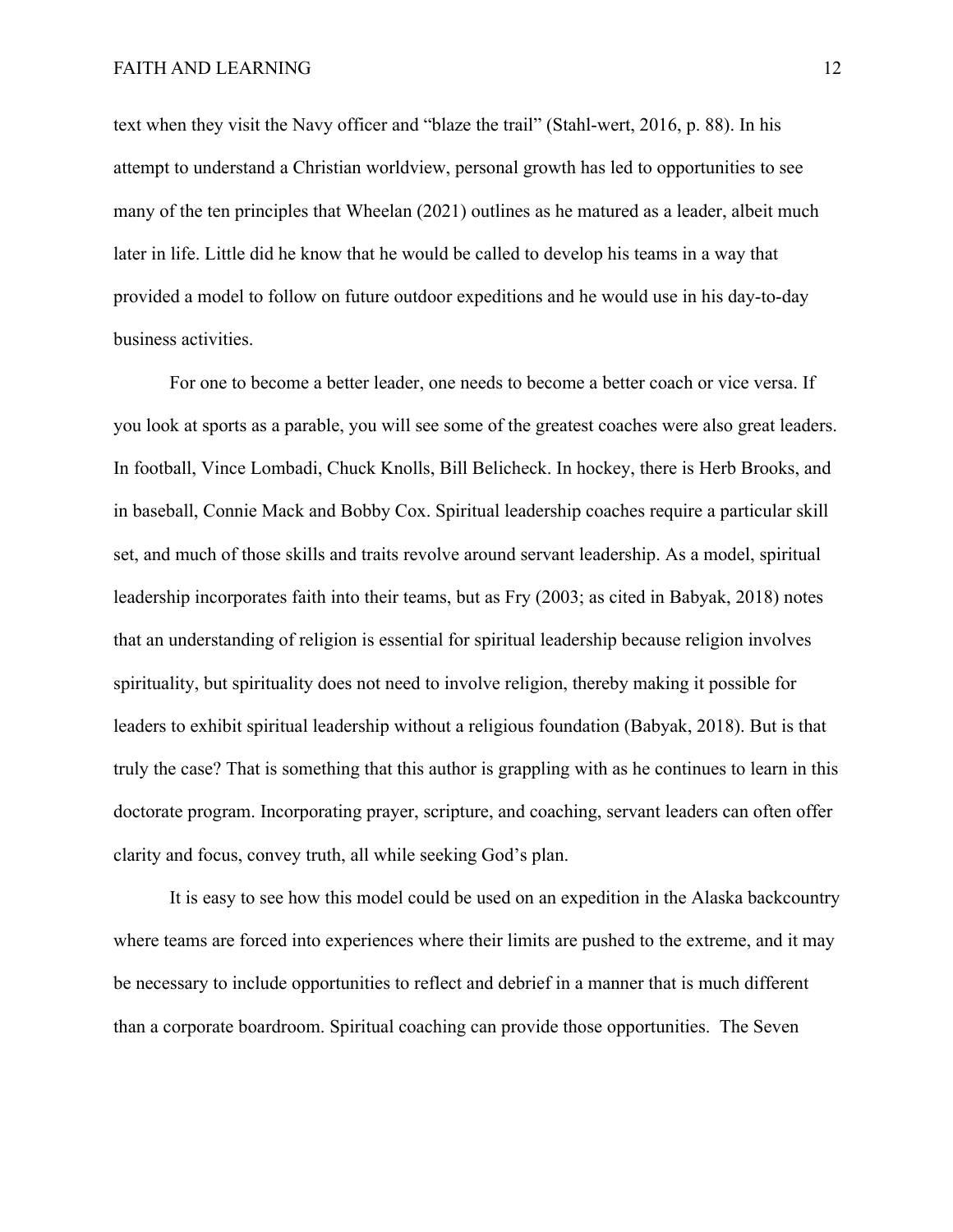Realities Henry Blackaby deeply informs one unique approach to coaching taught in his book, Experiencing God (2006). In his book, he outlined:

- 1. God is always at work around you.
- 2. God pursues a continuing love relationship with you, and that is real and personal.
- 3. God invited you to become involved with Him and His work.
- 4. God speaks by the Holy Spirit through the Bible.
- 5. God's invitation for you to work with Him always leads you to a crisis of belief that requires faith and action.
- 6. You must make significant adjustments in your life to join God in what He is doing.
- 7. You come to know God by experience as you obey Him, and He accomplishes His purpose through you.

This is powerful stuff. Galatians 5:25 says, "Since we live by the Spirit, let us keep in step with the Spirit" (*New International Version*, 1978, Gal. 5:25). Leaders can genuinely lead in an authentic and transformative way; they can build, nurture, and sustain effective teams outlined throughout this paper. Having a coach provide spiritual direction to his followers to help them move forward in faith can help teams as they seek to find answers for themselves.

### **Conclusion**

Jones (2019) proposes the strategies and principles that the servant leader can use to allow managers to love what is good, not be selfish. This message can be found in scripture in Titus 1:7 (NIV) as it describes Titus, an epistle of Paul who directs him to become a leader of a church. In short, these servant leadership principles can be applied to empowering teams, especially Christians, because we aim to align ourselves with sounding doctrine and with being zealous of good works. As leaders look for ways to build, sustain and nurture highly effective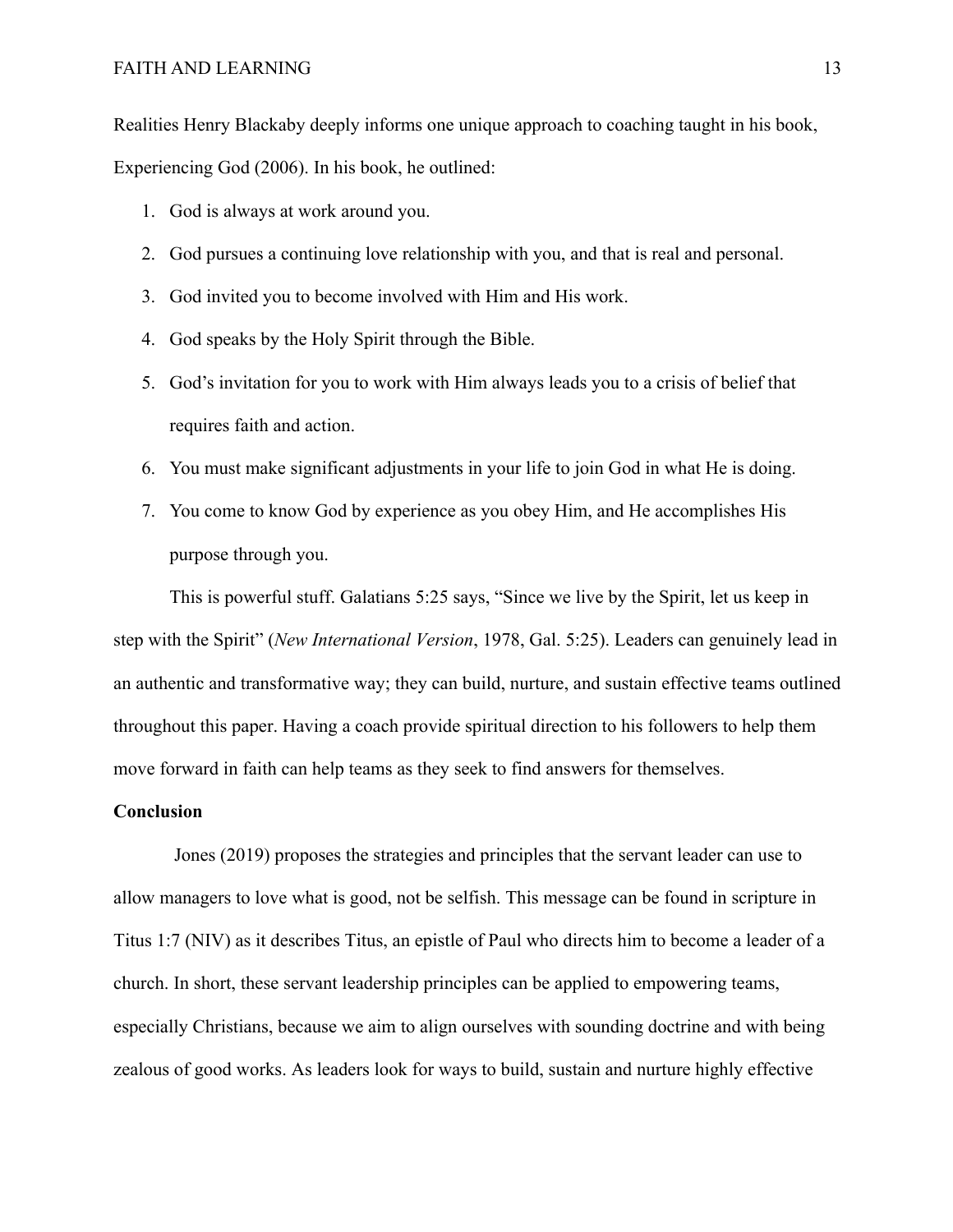teams, there are many ways to get the job done, but when these leaders serve first, the other team members will see value in the relationship. Gone are the days of organizational behavior that rely on arcane leadership models of top-down, hierarchal approaches that do not work well in most companies. Today's teams are built on the mantra, one for all and all for one. Organizations that foster knowledge sharing and team learning are inclusive, staff collaborative, problem-solving, empowering change, and are open to suggestion and innovation (Ortega et al., 2012; as cited in Materne et al., 2017). By following this model, teams can accomplish anything, and taking a line from a top-rated show on Disney, "this is the way."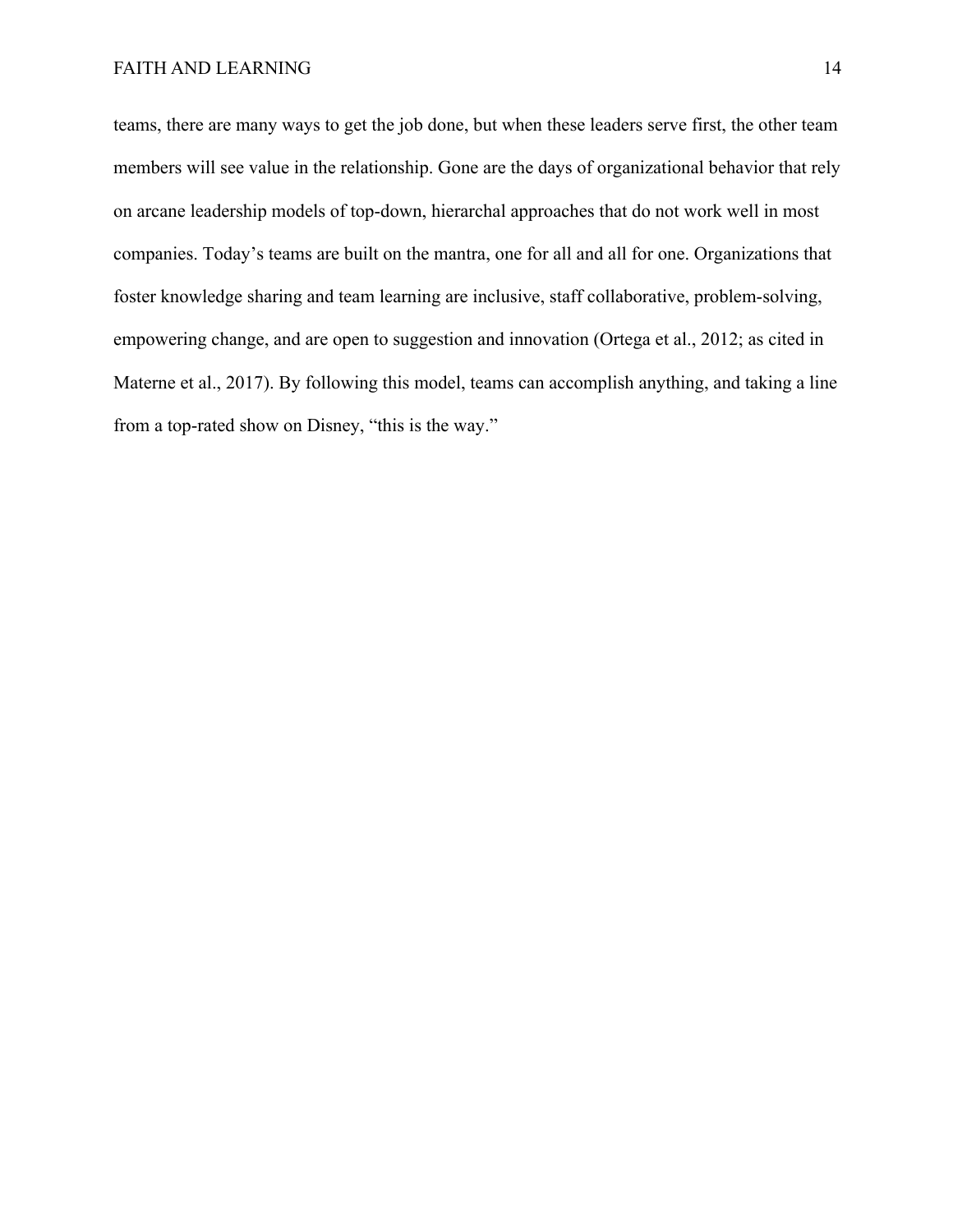### **References**

- Babyak, A. T. (2018). Toward a theory of biblical leadership. *Journal of Biblical Integration in Business*, *21*(1).
- Bilal, A., Siddiquei, A., Asadullah, M. A., Awan, H. M., & Asmi, F. (2020). Servant leadership: a new perspective to explore project leadership and team effectiveness. *International Journal of Organizational Analysis*.
- Blackaby, H., King, C. (2006). Experiencing God: Knowing and doing the will of God. Lifeway Christian Resources.
- Erdurmazli, E. (2019). On the servant leadership behaviors perceived in voluntary settings: The influences on volunteers' motivation and organizational commitment. *SAGE Open*, *9*(3), 2158244019876265.
- Eva, N., Robin, M., Sendjaya, S., van Dierendonck, D., & Liden, R. C. (2019). Servant leadership: A systematic review and call for future research. *The leadership quarterly*, *30*(1), 111-132.
- Harmon, R. B., DeGennaro, G., Norling, M., Kennedy, C., & Fontaine, D. (2018). Implementing healthy work environment standards in an academic workplace: An update. *Journal of Professional Nursing*, *34*(1), 20-24.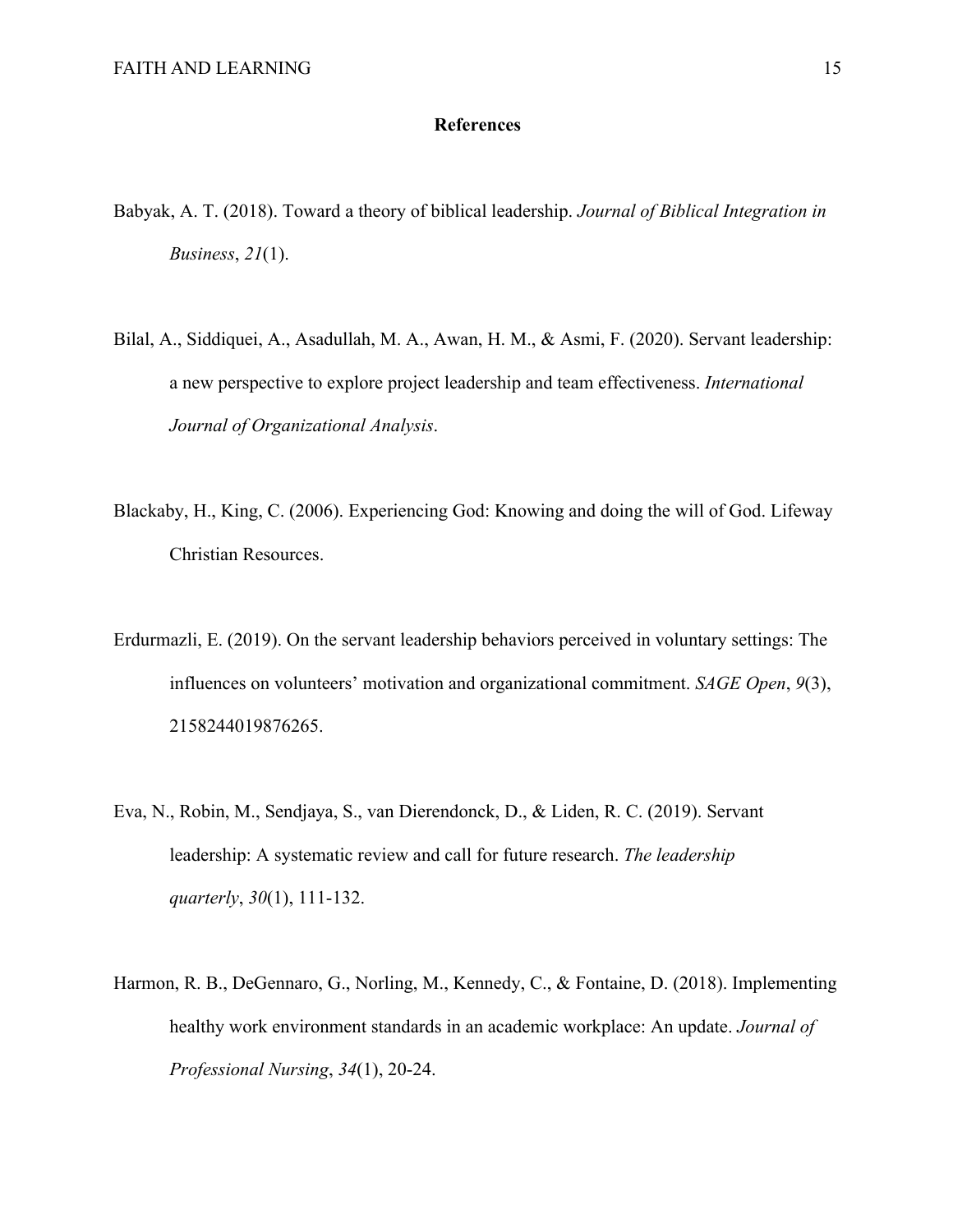Jennings, K.R. & Stahl-wert, J. (2016). *The serving leader: Five powerful actions to transform your team, business and community* (2nd ed.). Oakland, CA: Berrett-Koehler Publishers, Inc. ISBN: 9781626566149.

Jones, J. (2019) Managing: What would Jesus do? Christian Management Today, 48(11).

Khan, M. R., & Wajidi, A. (2019). Role of leadership and team building in employee motivation at workplace. *Global Management Journal for Academic & Corporate Studies*, *9*(1), 39- 49.

Kotter, John P. (2012). Leading Change. Harvard Business Review Press.

Materne, M., Henderson, A., & Eaton, E. (2017). Building workplace social capital: A longitudinal study of student nurses' clinical placement experiences. *Nurse education in practice*, *26*, 109-114.

Merida, T. (2015). Christ-Centered Expositions: Exalting Jesus in 1 and 2 Kings. B & H Publishing Group.

*New International Version Bible*. (2011). The NIV Bible. https://www.thenivbible.com (Original work published 1978)